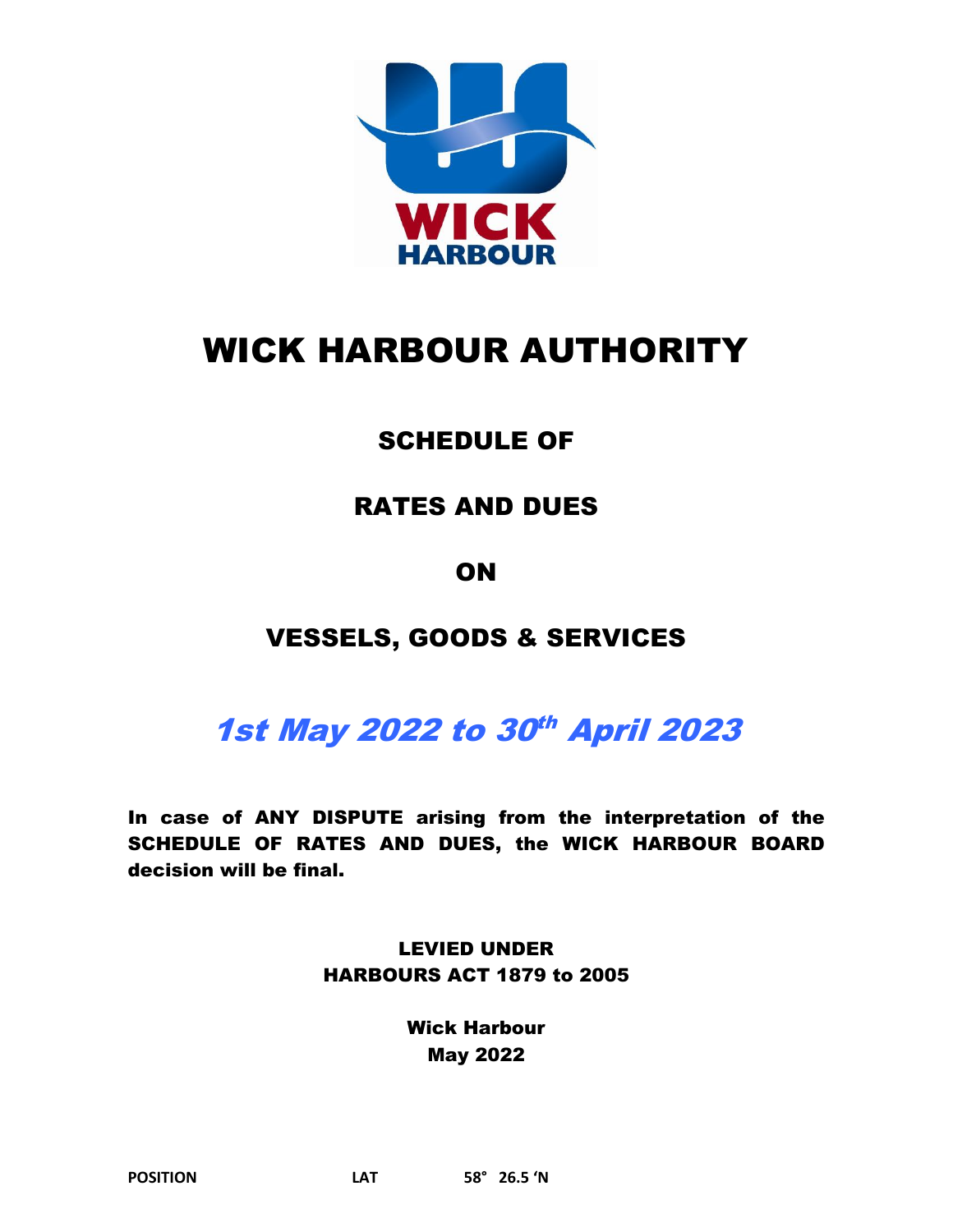| LONG |  |  | 03 <sup>o</sup> 0.5 'W (chart No 1462) |
|------|--|--|----------------------------------------|
|------|--|--|----------------------------------------|

| <b>LOCATION</b>                                                                   | on the East Caithness Coast                                                                                 |                                                                                                                                                                                                                                                                                                                                                                                                                                                                                                                                               |
|-----------------------------------------------------------------------------------|-------------------------------------------------------------------------------------------------------------|-----------------------------------------------------------------------------------------------------------------------------------------------------------------------------------------------------------------------------------------------------------------------------------------------------------------------------------------------------------------------------------------------------------------------------------------------------------------------------------------------------------------------------------------------|
|                                                                                   | when aligned.<br>1462 refers)                                                                               | South Pier Head, flashing Green / White / Red sectors every<br>3 sec, Green 253 to 269, White 269 to 286, Red 286 to 329.<br>Transit marks to aid navigation to Outer harbour. Rear alongside<br>north edge of fuel tanks on Commercial Quay, orange triangle,<br>apex pointing down. Front mark located at southern end of South<br>River Pier, Orange triangle, Apex pointing upwards. Course 285°T<br>Leading lights into outer Harbour, two fixed red lights near root<br>end of South Pier, not visible until entrance is opened. (Chart |
|                                                                                   |                                                                                                             | Beatrice Offshore Windfarm has set up an O&M Base within the<br>confines of Wick Harbour. Three sets of Pontoons, to service 6<br>vessels, have been constructed to the West end of the Inner<br>Harbour North Pier and should not be used by any other vessels.                                                                                                                                                                                                                                                                              |
| <b>PORT CLOSED SIGNAL</b>                                                         | hours/day on approach to harbour when lit.                                                                  | Three vertical red lights, 3 Occ R (Vert) 6 secs, when Harbour is<br>closed to all traffic due to weather conditions or any other reason.<br>Situated on Commercial Quay (River Harbour) and visible 24                                                                                                                                                                                                                                                                                                                                       |
|                                                                                   | <b>WICK HARBOUR AUTHORITY</b><br><b>HARBOUR OFFICE</b><br><b>WICK</b><br><b>CAITHNESS</b><br><b>KW1 5HA</b> |                                                                                                                                                                                                                                                                                                                                                                                                                                                                                                                                               |
| <b>OFFICE HOURS</b>                                                               | Monday - Friday                                                                                             | $9.00$ AM - 1.00 PM<br>2.00 PM - 5.00 PM                                                                                                                                                                                                                                                                                                                                                                                                                                                                                                      |
|                                                                                   | <b>EMAIL</b>                                                                                                | OFFICE PHONE: (with call divert) 24 hrs 01955 602030.<br>office.@wickharbour.co.uk                                                                                                                                                                                                                                                                                                                                                                                                                                                            |
| <b>HARBOUR MASTER</b><br><b>DEPUTE HARBOUR MASTER</b><br><b>HARBOUR TREASURER</b> |                                                                                                             | <b>IAN CORMACK</b><br><b>PETER SUTHERLAND</b><br><b>MRS NORMA SIMPSON</b>                                                                                                                                                                                                                                                                                                                                                                                                                                                                     |
| <b>HARBOUR RADIO</b>                                                              | <b>Working Channel 14 during office hours</b>                                                               |                                                                                                                                                                                                                                                                                                                                                                                                                                                                                                                                               |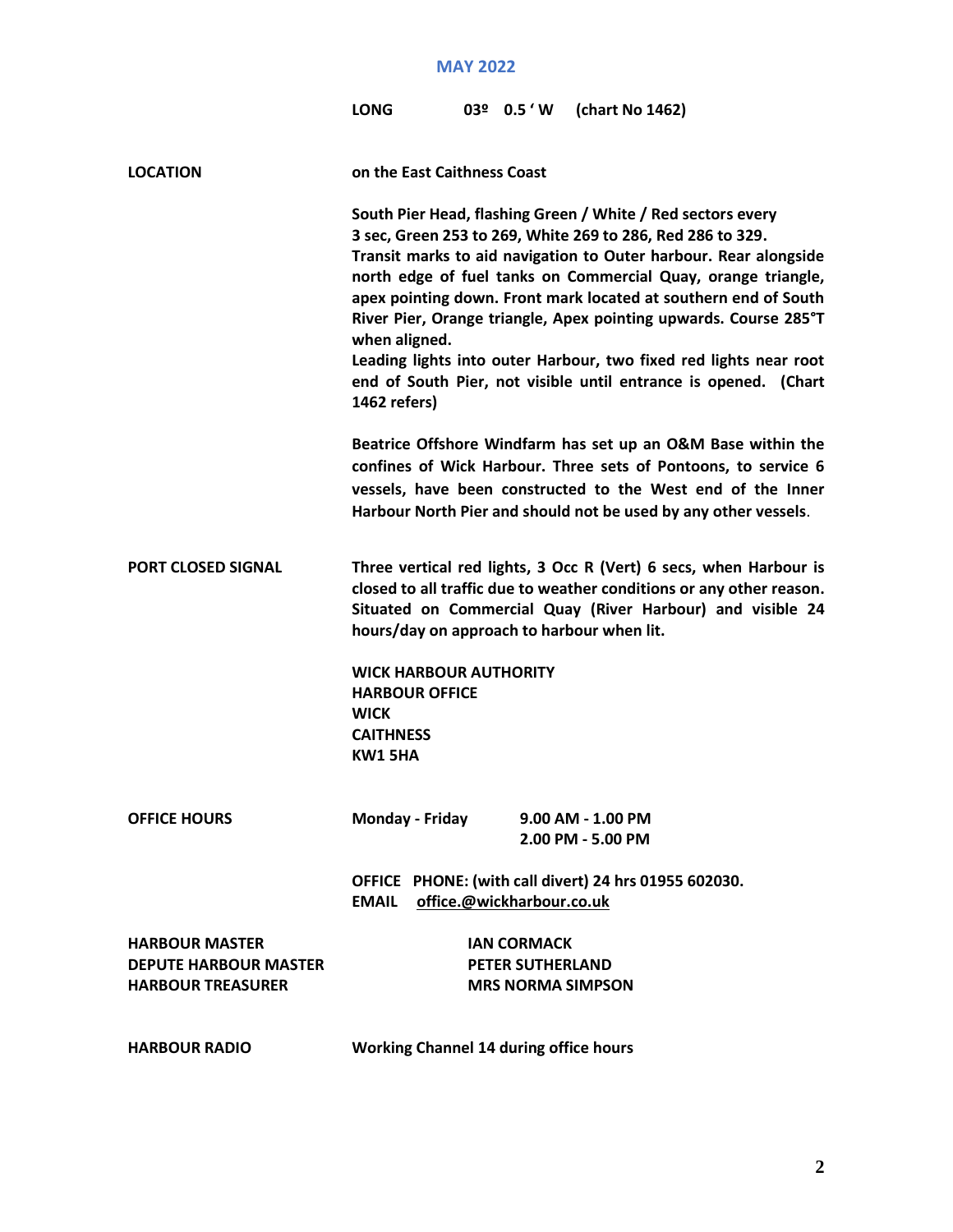# **FACILITIES**

| <b>QUAYAGE</b>   | Total length of QUAYAGE is approximately 1200 metres.                                                                 |                                                                          |  |
|------------------|-----------------------------------------------------------------------------------------------------------------------|--------------------------------------------------------------------------|--|
| <b>EQUIPMENT</b> | Discharging can be operated by vessels own gear.<br>Cranes available by prior arrangement.                            |                                                                          |  |
| <b>BUNKERS</b>   | Bunker point situated in River Harbour, adjacent to Tank Farm.<br>Operated by Simpson Oils. Contact no. 01955 404444. |                                                                          |  |
| <b>STORES</b>    | Stores, fresh water and provisions readily available.                                                                 |                                                                          |  |
| <b>REPAIRS</b>   | Various repairs can be carried out by local boat repairers.                                                           |                                                                          |  |
| <b>RUBBISH</b>   | a charge will be made for extra-ordinary rubbish removal,<br>remain unaffected.                                       | the removal of a small quantity of Vessel Waste oil up to 10 litres will |  |
| <b>SKIP HIRE</b> | MM. MILLER<br><b>SPEEDY SKIP HIRES</b><br>A M O'BRIEN                                                                 | Tel: 01955 602746<br>Tel: 01847 893797<br>Tel: 01955 651315/651332       |  |

LLOYDS AGENT SANDISON'S (WICK) Ltd. Tel: 01955 604444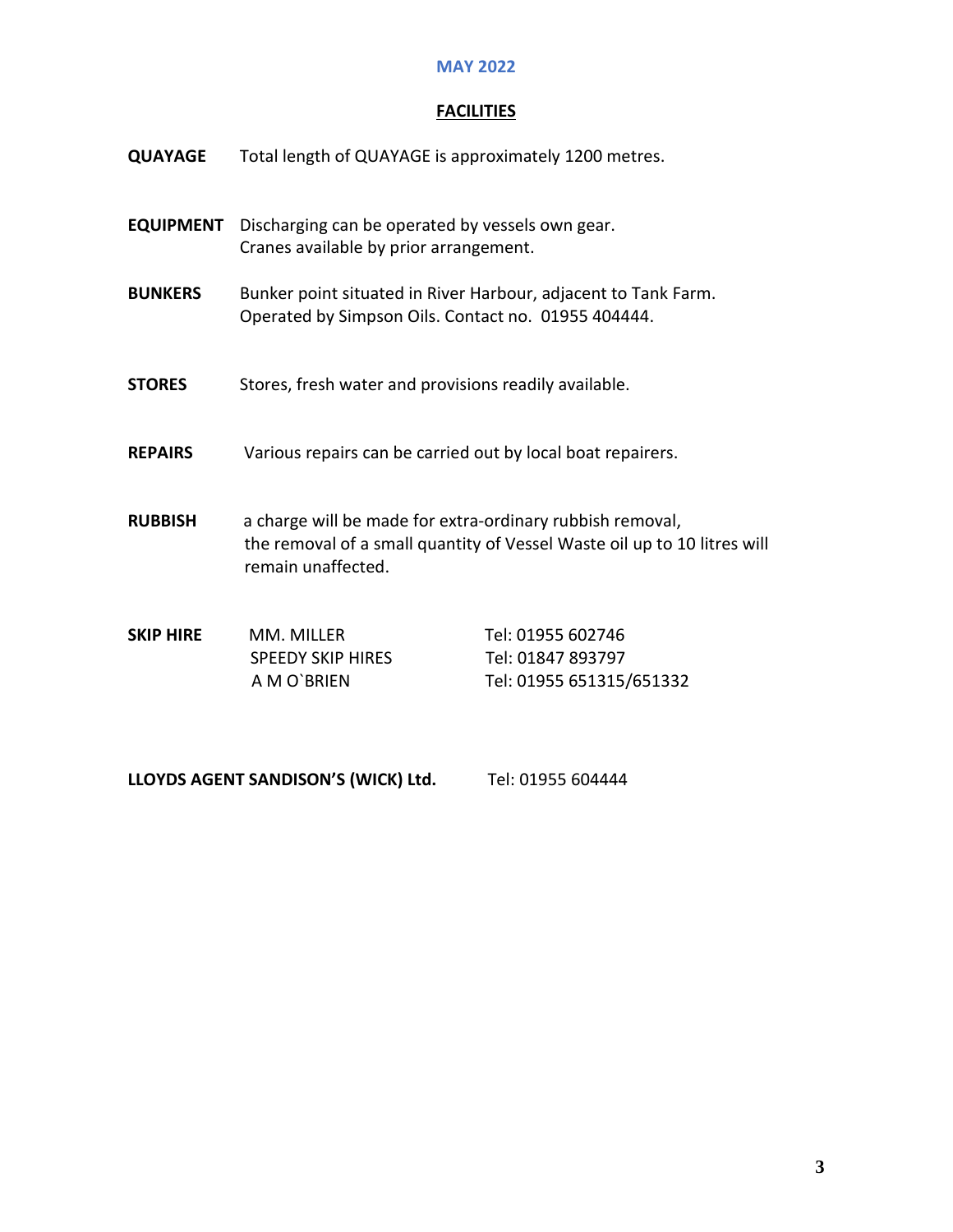# **OTHER COMMERCIAL VESSELS**

| For vessels to and from a port within the UK                                                                                | per GRT                            | £0.50              |
|-----------------------------------------------------------------------------------------------------------------------------|------------------------------------|--------------------|
| For Tankers to and from a port within the UK                                                                                | per GRT                            | £0.56              |
| For vessels to and from a Non-UK port                                                                                       | per GRT                            | £0.56              |
| For all vessels entering Harbour for safety, weatherbound.<br>for orders, repairs, not breaking bulk nor taking in<br>goods | per GRT                            | £0.48              |
| For all vessels remaining in the Harbour after<br>4 days from arrival                                                       | per GRT                            | £0.75              |
| Oil related vessels                                                                                                         | per GRT                            | £0.63              |
| Vessels entering the Harbour Limits and<br>Not docking at any Harbour Pier                                                  | per GRT                            | £0.35              |
| Embarking or disembarking passengers<br>(re crew change commercial & oil related)                                           | per person                         | £16.20             |
| Small Cruise liners at Quay                                                                                                 | per GRT                            | £0.47              |
| Waste Charge for all Commercial vessels                                                                                     | per visit                          | £39.00             |
| Mooring Charges for all Commercial vessels<br>Mooring Charges "                                                             | per visit<br>Out with Normal Hours | £297.00<br>£421.00 |
| Minimum charge for vessel over 90 GRT                                                                                       | per visit                          | £173.00            |

This applies every time entering the Harbour. If in for lying up, only lasts 4 days. **For any vessels under 90 GRT Rates and Dues on p5 apply**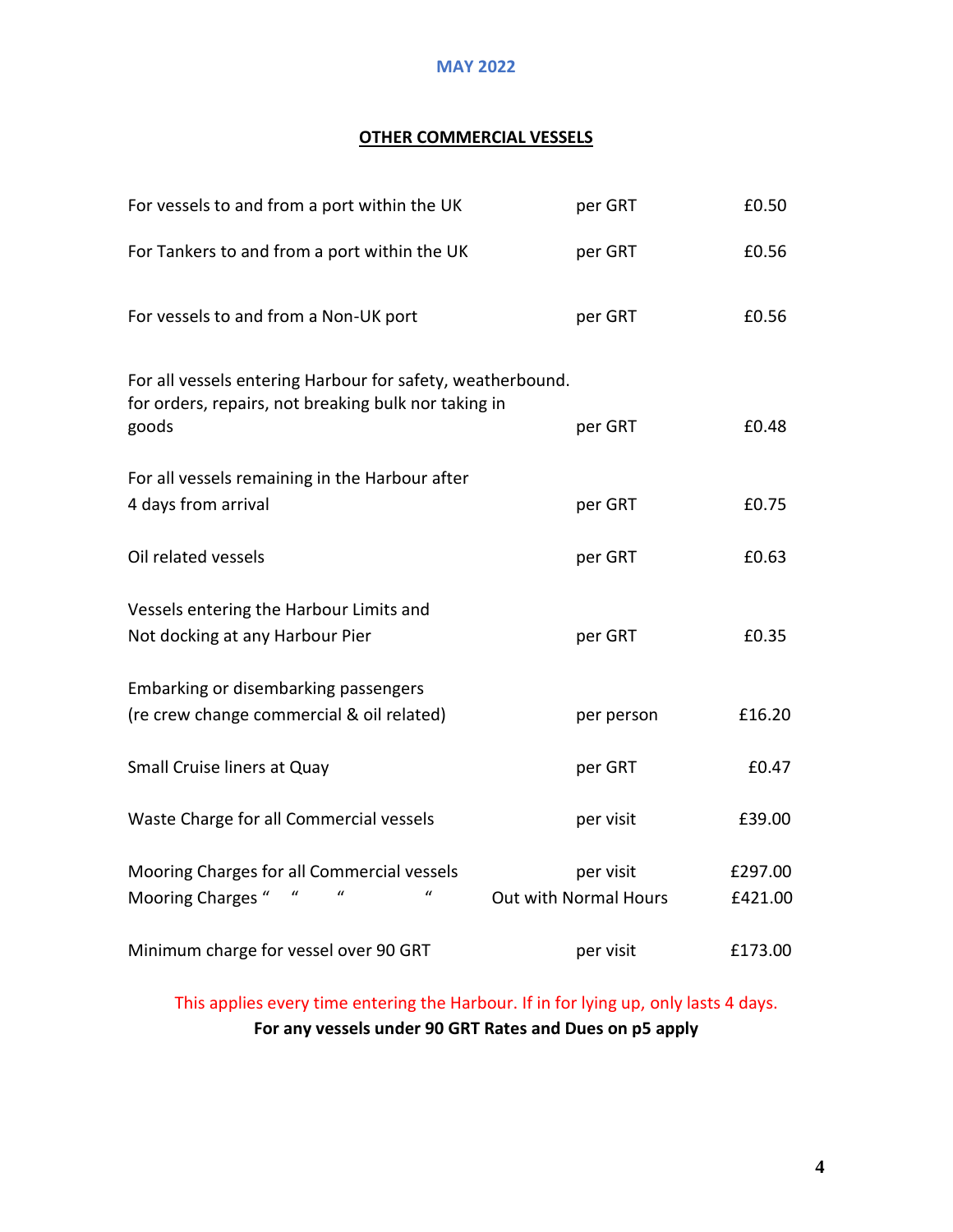#### **SURVEY, SERVICE, WORK BOATS & CREW TRANSFER VESSELS**

# **This includes Fishing Vessels and any other vessels on guard duty for oil related or offshore wind duties**

#### **Under 90 GT**

#### **ALL CHARGES TO BE REVIEWED WITH ANY OPERATIONAL CHANGES**

Vessels charged at £4.60 per metre per day with a minimum call charge of £69.00

| Vessel Length (m) | Per Visit/Per Day |
|-------------------|-------------------|
| Up to 15          | £69.00            |
| 16                | £73.60            |
| 17                | £78.20            |
| 18                | £82.80            |
| 19                | £87.40            |
| 20                | £92.00            |
| 21                | £96.60            |
| 22                | £101.20           |
| 23                | £105.80           |
| 24                | £110.40           |
| 25                | £115.00           |
| 26                | £119.60           |
| 27                | £124.20           |
| 28                | £128.80           |
| 29                | £133.40           |
| 30                | £138.00           |

#### **NOTES**

- 1. Harbour Dues are revised annually.
- 2. Plus Vat where applicable Under 15 GRT.
- 3. Discounted Rate may apply for long term use.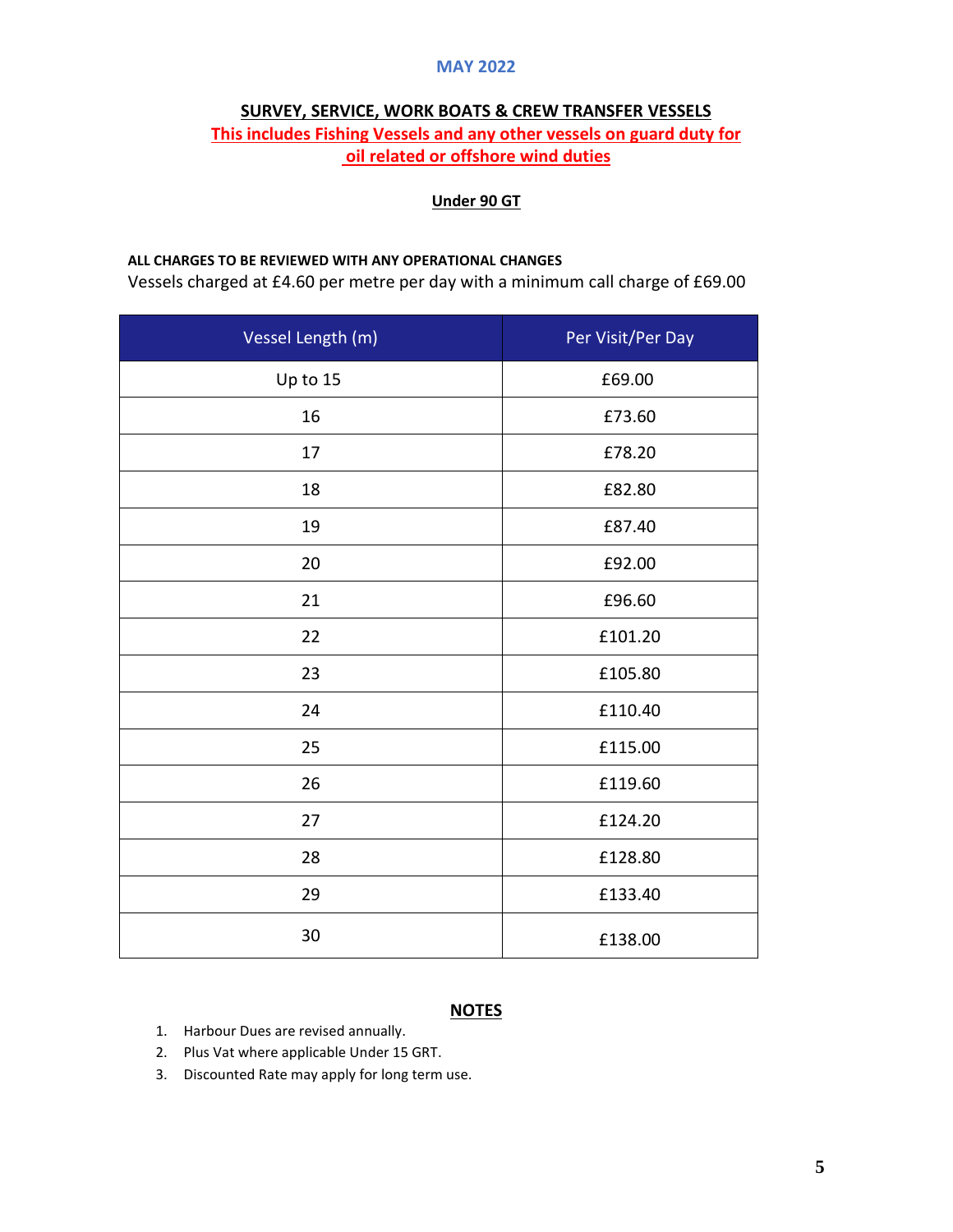# **WICK HARBOUR & MARINA CHARGES FOR LEISURE VESSELS 1 st May 2022 – 30 th April 2023 VAT to be added at 20%**

- **ALL DUES TO BE PAID IN ADVANCE ( see Marina Terms & Conditions )**
- Leisure vessels are charged "per metre", based on overall length of the vessel. Subject to minimum 5m length.
- Periods afloat and ashore can start and finish at any time throughout the year
- These rates will also apply to vessels engaged in commercial leisure activities.
- Wifi broadband is FREE to marina customers. Log in code available from Harbour Office
- Owner**s** are required to regularly attend their vessels. Where harbour staff are required to attend a vessel, a charge at the Harbour Master`s discretion may be levied.

|                                                            | <b>PRICE</b>                                                      | <b>PER METRE</b>           | <b>EXCLUDING</b>                      | <b>VAT</b>      |                  |
|------------------------------------------------------------|-------------------------------------------------------------------|----------------------------|---------------------------------------|-----------------|------------------|
| <b>SERVICED MARINA</b><br><b>BERTH</b>                     | 1 DAY                                                             | <b>1 WEEK TOTAL</b>        | <b>3 MONTHS</b>                       | <b>6 MONTHS</b> | <b>12 MONTHS</b> |
|                                                            | 22.50                                                             | 112.50                     | 50.00                                 | 80.00           | 125.00           |
|                                                            |                                                                   |                            |                                       |                 |                  |
| <b>UNSERVICED MARINA</b><br><b>BERTH</b>                   | 1 DAY                                                             | <b>1 WEEK TOTAL</b>        | <b>3 MONTHS</b>                       | <b>6 MONTHS</b> | <b>12 MONTHS</b> |
|                                                            | 22.50                                                             | 112.50                     | 46.00                                 | 74.00           | 120.00           |
|                                                            |                                                                   |                            |                                       |                 |                  |
| <b>QUAY WALL BERTHING</b>                                  | 1 DAY                                                             | <b>1 WEEK TOTAL</b>        | <b>3 MONTHS</b>                       | <b>6 MONTHS</b> |                  |
|                                                            | N/A                                                               | N/A                        | N/A                                   | 32.50           |                  |
|                                                            |                                                                   |                            |                                       |                 |                  |
| <b>LEISURE VISITORS</b><br>short stay includes<br>electric | 1 DAY                                                             | <b>1 WEEK TOTAL</b>        | <b>SHOWERS</b>                        |                 |                  |
|                                                            | 22.50                                                             | 112.50                     | £1 coin meter                         |                 |                  |
|                                                            |                                                                   |                            |                                       |                 |                  |
| <b>TRAINING VESSELS ON</b><br><b>ANY QUAY OR</b>           | 1 DAY                                                             |                            |                                       |                 |                  |
| <b>PONTOON</b>                                             |                                                                   |                            |                                       |                 |                  |
| UP TO 10m LOA                                              | 22.50                                                             |                            |                                       |                 |                  |
| thereafter plus £1.67                                      |                                                                   |                            |                                       |                 |                  |
| per metre                                                  |                                                                   |                            |                                       |                 |                  |
| <b>PASSENGERS</b>                                          |                                                                   |                            |                                       |                 |                  |
| <b>LEISURE COMMERCIAL</b>                                  | 90 <sub>p</sub>                                                   |                            |                                       |                 |                  |
| <b>&amp; TRAINING</b>                                      |                                                                   |                            |                                       |                 |                  |
|                                                            |                                                                   |                            |                                       |                 |                  |
| <b>MONTHLY STORAGE</b><br><b>PRICE PER METRE</b>           | 3.50                                                              | Subject to<br>availability |                                       |                 |                  |
|                                                            |                                                                   |                            |                                       |                 |                  |
| <b>ELECTRICITY RESIDENT</b><br><b>BERTH HOLDERS</b>        | <b>CURRENT COST PRICE</b><br><b>PLUS SERVICE</b><br><b>CHARGE</b> | <b>EMPTY CRADLES</b>       | <b>MASTS &amp;</b><br><b>TRAILERS</b> | £10.00          |                  |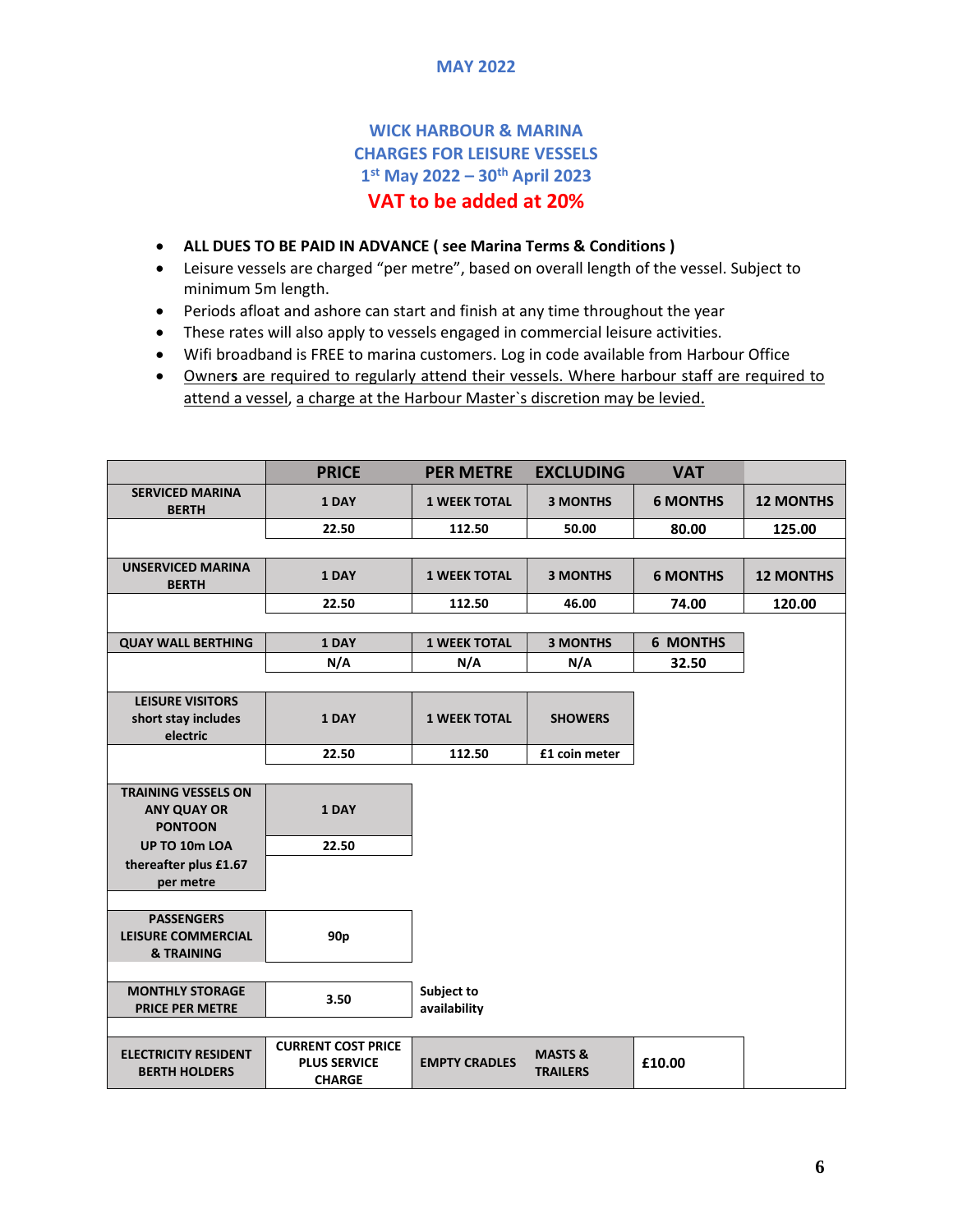# **FISHING VESSELS**

Compounded due includes a reasonable amount of drinking water or a charge will be made. **VAT will be added where appropriate.** 

#### **To qualify for Composition Rates, a vessel must land in Wick Harbour at least 10 times per season WINTER SEASON 1 NOVEMBER to 30 APRIL**

| All vessels not exceeding 10m                           |         |
|---------------------------------------------------------|---------|
| Composition rate for 6 months. Payable in advance       | £120.00 |
| Includes vessels under 15 GRT                           |         |
| All vessels on each occasion entering the harbour where |         |
| said composition dues do not apply                      | £34.50  |
|                                                         |         |
| All vessels 10m not exceeding 15m.                      |         |
| Composition rate for 6 months. Payable in advance.      | £185.00 |
| All vessel on each occasion entering the harbour where  |         |
| said composition dues do not apply                      | £41.00  |
|                                                         |         |
| All vessels 15m not exceeding 20m                       |         |
| Composition rate for 6 months. Payable in advance       | £260.00 |
| All vessels on each occasion entering the harbour where |         |
| said composition dues do not apply                      | £ 43.00 |
|                                                         |         |
| All vessels 20m not exceeding 23m                       |         |
| Composition rate for 6 months. Payable in advance       | £324.00 |
| All vessels on each occasion entering the harbour where |         |
| said composition dues do not apply                      | £45.00  |
|                                                         |         |
| All vessels 23m not exceeding 25m                       |         |
| Composition rate for 6 months. Payable in advance       | £396.00 |
| All vessels on each occasion entering the harbour where |         |
| said composition dues do not apply                      | £49.00  |
|                                                         |         |
| All vessels 25m not exceeding 27m                       |         |
| Composition rate for 6 months. Payable in advance       | £415.00 |
| All vessels on each occasion entering the harbour where |         |
| said composition dues do not apply                      | £54.00  |
|                                                         |         |
| All vessels 27m not exceeding 30m                       |         |
| Composition rate for 6 months. Payable in advance       | £486.00 |
| All vessels on each occasion entering the harbour where |         |
| said composition dues do not apply                      | £78.00  |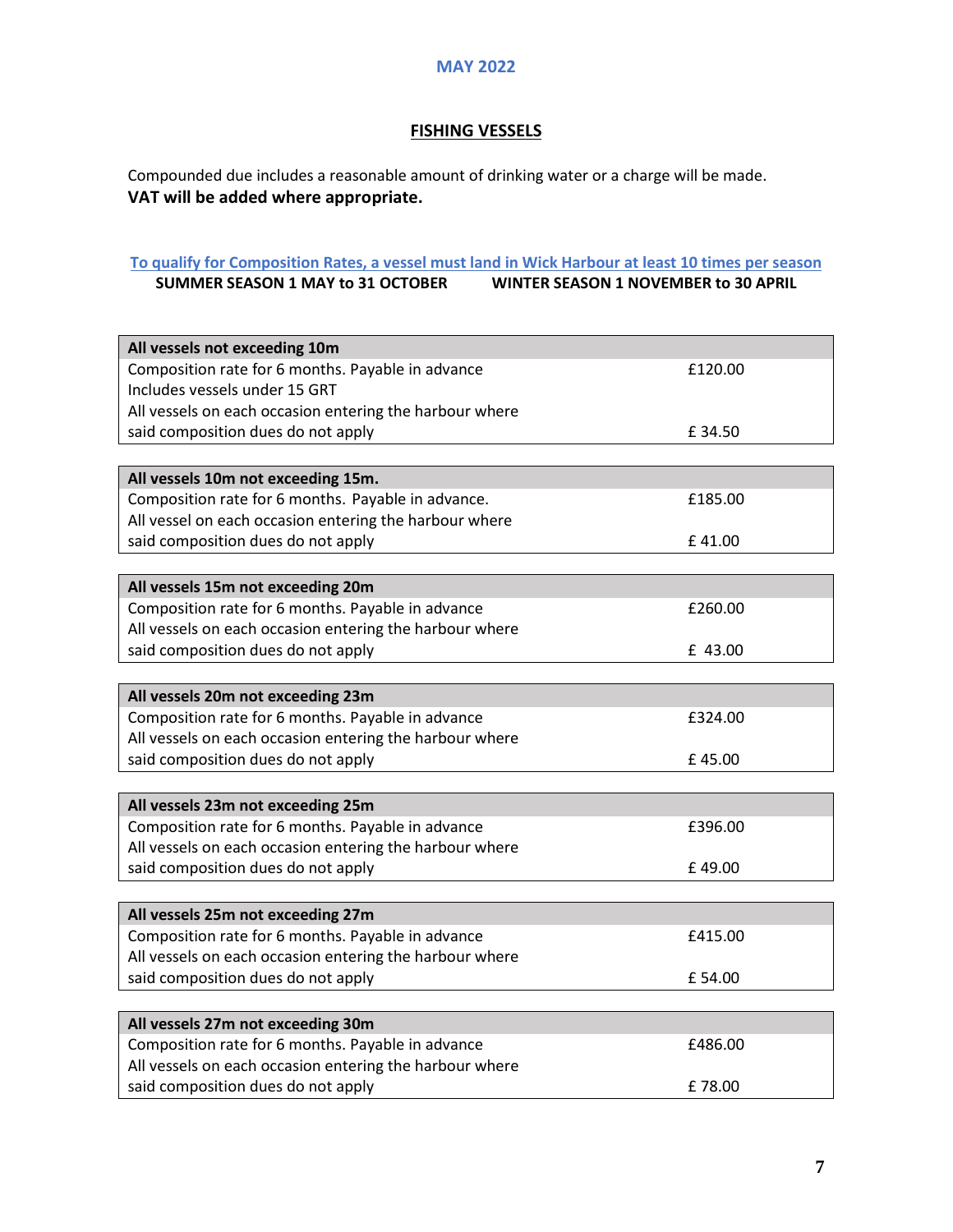| All vessels 30m not exceeding 33m                                                                            |         |
|--------------------------------------------------------------------------------------------------------------|---------|
| Composition rate for 6 months. Payable in advance                                                            | £639.00 |
| All vessels on each occasion entering the harbour where                                                      |         |
| said composition dues do not apply                                                                           | £78.00  |
|                                                                                                              |         |
|                                                                                                              |         |
| All vessels 33m and over                                                                                     |         |
| Composition rate for 6 months. Payable in advance<br>All vessels on each occasion entering the harbour where | £898.00 |

#### **FISHING VESSELS LAID UP DUES**

RATES FOR FISHING VESSELS LAID UP IN THE HARBOUR FOR MORE THAN ONE WEEK **VAT will be added where appropriate.** 

For each week or part thereof :-

| Up to 10m this will include Fishing Vessel under 15 GRT | £ 34.50 |
|---------------------------------------------------------|---------|
| After 6 Weeks                                           | £41.00  |
| 10m not exceeding 15m                                   | £41.00  |
| After 6 weeks                                           | £43.00  |
| 15m not exceeding 20m                                   | £43.00  |
| After 6 weeks                                           | £45.00  |
| 20m not exceeding 23m                                   | £45.00  |
| After 6 weeks                                           | £49.00  |
| 23m not exceeding 25m                                   | £49.00  |
| After 6 weeks                                           | £ 52.00 |
| 25m not exceeding 27m                                   | £ 52.00 |
| After 6 weeks                                           | £ 54.00 |
| Over 27m                                                | £78.00  |
| After 6 weeks                                           | £88.00  |

#### **FISH LANDING DUES**

Fish including white fish, shellfish, herring, salmon per £1 of gross value consigned or landed direct from vessel for sale at other markets **ED.02** 

**Where fishing vessels have given no value or unsatisfactory value after 3 months a default charge will be made**.

### **FISH - CARGO / FARM SALMON**

Fish carried as cargo and landed in containers/boxes/bins. Price on application Bulk per Tonne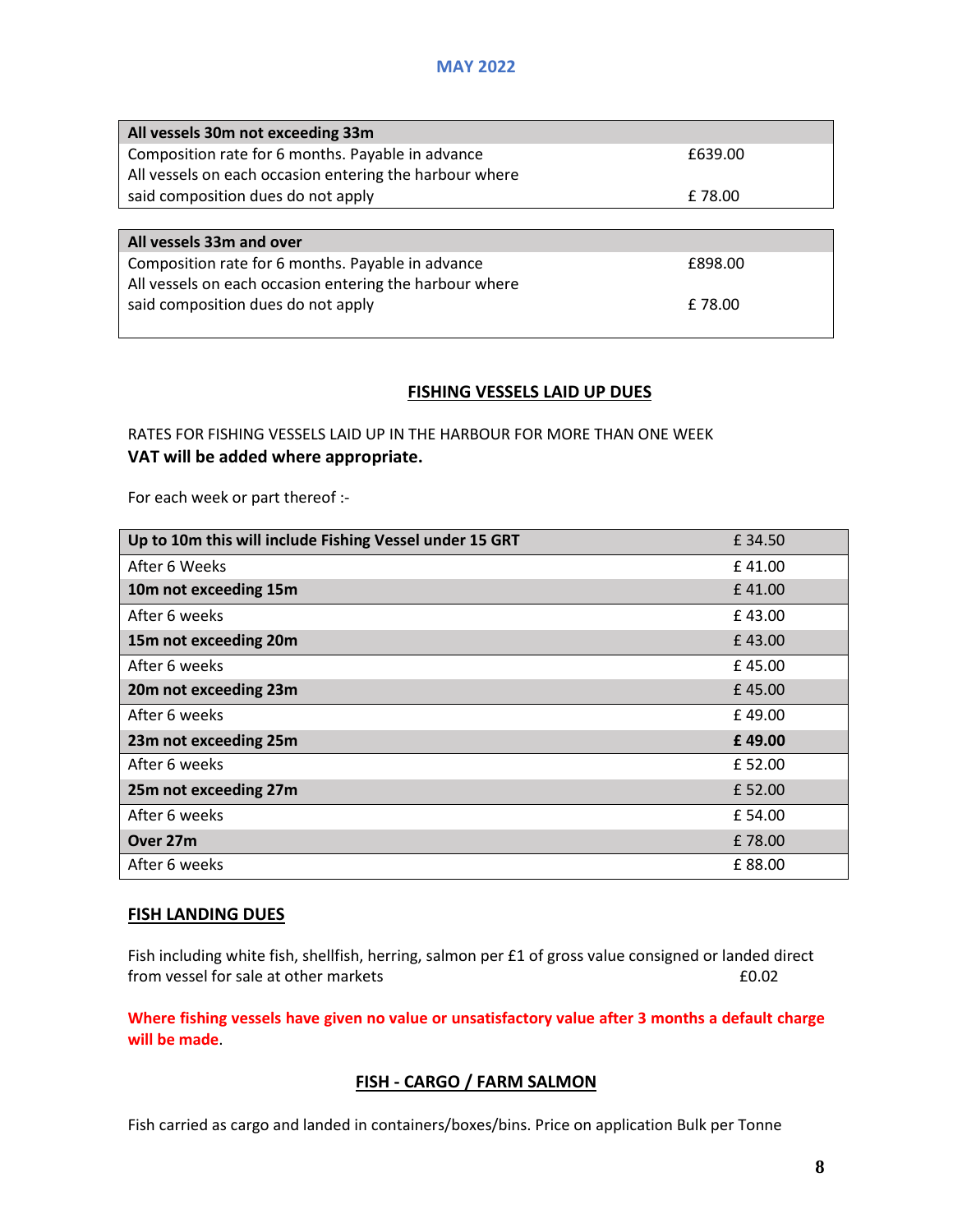# **CARGO DUES per tonne**

| Coal, Coke & Briquettes                                     | £1.10            |
|-------------------------------------------------------------|------------------|
| Gas, Oil or Diesel Oil                                      | £1.84            |
| Peat                                                        | £1.10            |
| Timber logs/Wood Chips                                      | £1.10            |
| <b>Fertilizers</b>                                          | £1.10            |
| Ammonia Nitrate                                             | £1.22            |
| Lime, Salt, Grain etc                                       | £1.05            |
| Sand, gravel, stone chips etc                               | £1.05            |
| Basic material (rock, steel, fab units etc)                 | £1.10            |
| Scrap metal                                                 | £1.05            |
| Effluent/Bulk Waste/ non Domestic Waste/ All waste imported | £5.00            |
| Pipes includes limited storage                              | £2.10            |
| Oil related & Specialized Equipment (Heavy Lifts)           | price on request |
| Oil related Goods & Equipment                               |                  |
| (including contractors plant etc)                           | £4.15            |
| <b>Wind Turbines</b>                                        | price on request |
| Minimum Charge for all Vessel Cargo                         | £378.00          |
| Non standard Cargo/Equipment                                | price on request |

# **ALL CARGOES ON QUAY STORAGE**

Commercial Quay charge after 5 days £1.25 per metre per week or part thereof

| All Storage per week or part thereof | £1.25 |
|--------------------------------------|-------|
| Passengers (Commercial non leisure)  | £1.45 |
| Cruise Ship passengers               | £2.20 |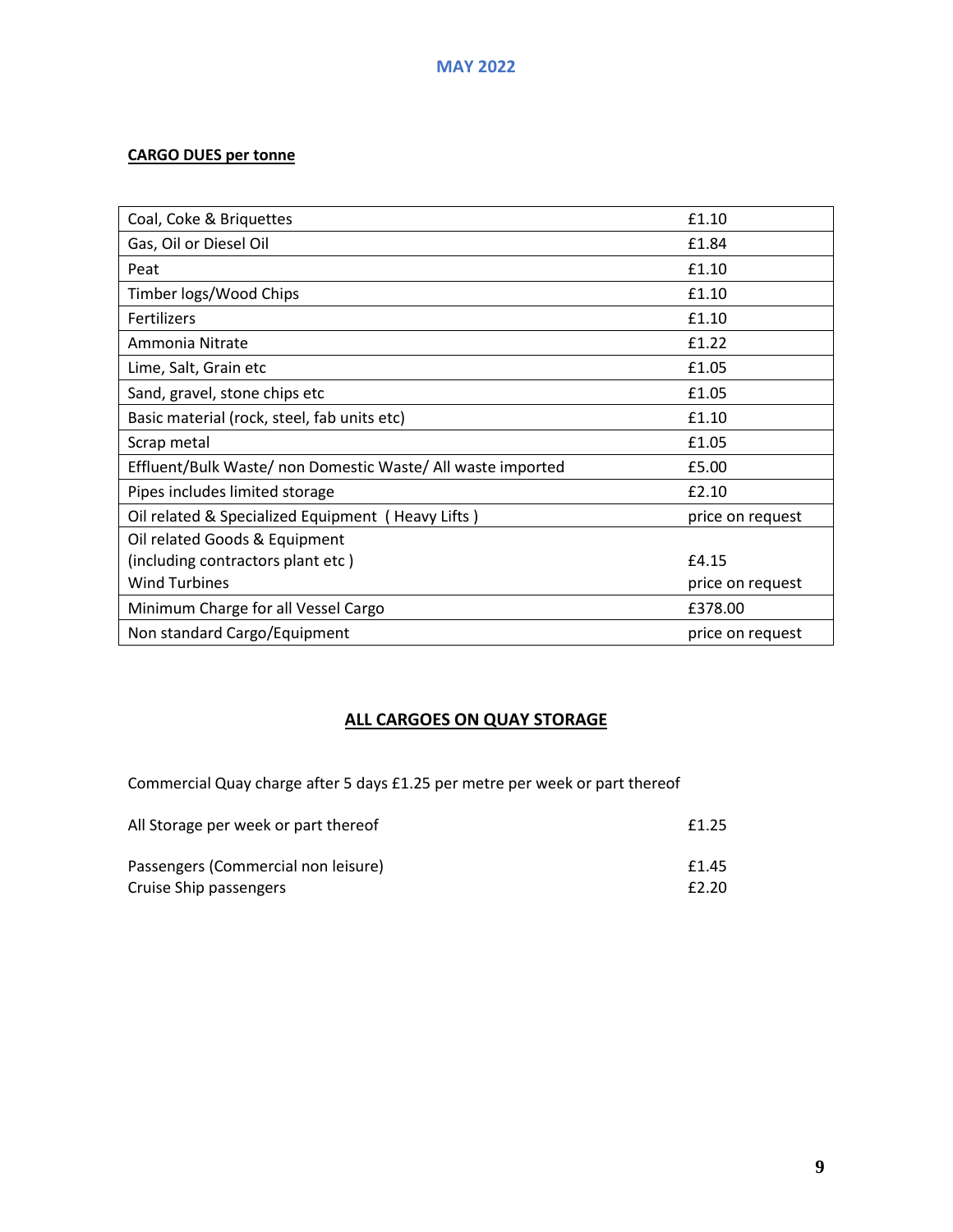#### **LABOUR CHARGES**

Normal working hours are 0800-1700 Monday to Friday. When staff are required outwith these hours there shall be, in addition to the labour charges specified, an overtime charge at the applicable rate .

| Harbour Personnel manning security barrier Commercial Quay | $£$ 20.00 per hour |
|------------------------------------------------------------|--------------------|
| Harbour Personnel - Labour charge                          | $£$ 33.50 per hour |
| Experienced personnel as above                             | $£$ 42.00 per hour |

| Washing Quay after Cargoes – etc.                | £ 260.00 |
|--------------------------------------------------|----------|
| Charge per man using Harbour equipment, per hour | £ 80.00  |
| Minimum charge using Harbour Equipment           | £44.00   |
|                                                  |          |

### **FUEL CHARGES**

| Petroleum Products (Fuel Oil, Gas, Diesel etc) exported or sold across |        |
|------------------------------------------------------------------------|--------|
| the quayside to vessels by Road Tankers per tonne                      | £ 2.32 |

#### **WATER CHARGES**

| Water - per tonne                                                                              | £2.75            |
|------------------------------------------------------------------------------------------------|------------------|
| Water - minimum charge for cargo vessel                                                        | £37.25           |
| Fishing vessels - Drinking Water<br>Minimum charge                                             | £26.00           |
| Water re Vessel wash on quay under 15 GRT plus VAT<br>Water re Vessel wash on quay over 15 GRT | £14.50<br>£21.00 |

### **ELECTRICITY CHARGES**

Electricity at current meter price plus service charge